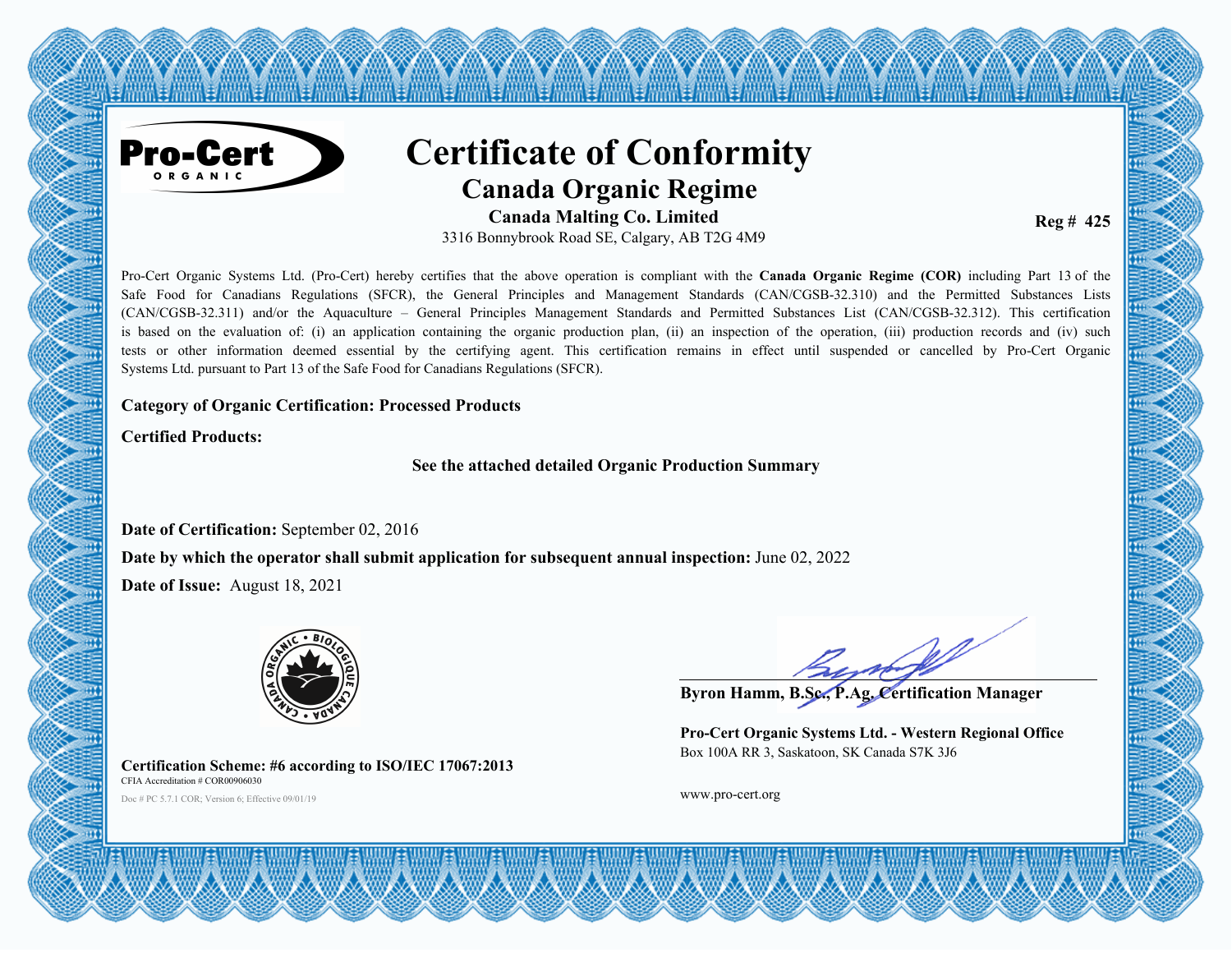

### **Organic Production Summary**

**Canada Malting Co. Limited**

**Reg # 425**

3316 Bonnybrook Road SE, Calgary, AB T2G 4M9

Pro-Cert Organic Systems Ltd. (Pro-Cert) offers certification to a range of programs including the **Canada Organic Regime (COR (310) and/or COR (312))**, the United States Department of Agriculture **National Organic Program (NOP)** and the **Quebec Organic Program (CARTV)**. This document lists the organic products and their compliance with these organic programs and equivalency arrangements in this certification period. It is part of the Certificate(s) of Conformity issued by Pro-Cert to the above named applicant. This document also specifies compliance with the **Canada-US Equivalency Arrangement (COR/NOP)**, equivalency to the **European Union Regulations 834/07 & 889/08 (EU EQ)** and equivalency to the **Japan Agricultural Standards (JAS EQ)**.

**Inspection Date:** July 09, 2021

**Initial Date of Certification:** September 02, 2016

**Date of Issue:** August 18, 2021

#### **Additional Locations**

| Name      | <b>Address</b>                                     |
|-----------|----------------------------------------------------|
| Beiseker  | PO Box 518, Beiseker, Alberta                      |
| Innisfail | 36016 Highway 2A, Red Deer County, Alberta T4G 0G8 |
| Oak River | PO Box 59, Oak River, Manitoba R0K 1T0             |
| Watrous   | PO Box 999, Watrous, Saskatchewan S0K 4T0          |

**Organic**

| <b>Products</b>       | <b>Brand Name</b> |                     | <b>Organic Programs</b> |            |              | <b>Equivalency Arrangements</b> |       |               |
|-----------------------|-------------------|---------------------|-------------------------|------------|--------------|---------------------------------|-------|---------------|
|                       |                   | <b>COR</b><br>(310) | <b>COR</b><br>(312)     | <b>NOP</b> | <b>CARTV</b> | <b>COR/NOP</b>                  | EU EO | <b>JAS EQ</b> |
| <b>Malting Barley</b> | Bulk              |                     |                         |            |              | △                               |       |               |
| Malting Wheat         | Bulk              | ▽                   |                         |            |              | ⊠                               |       |               |